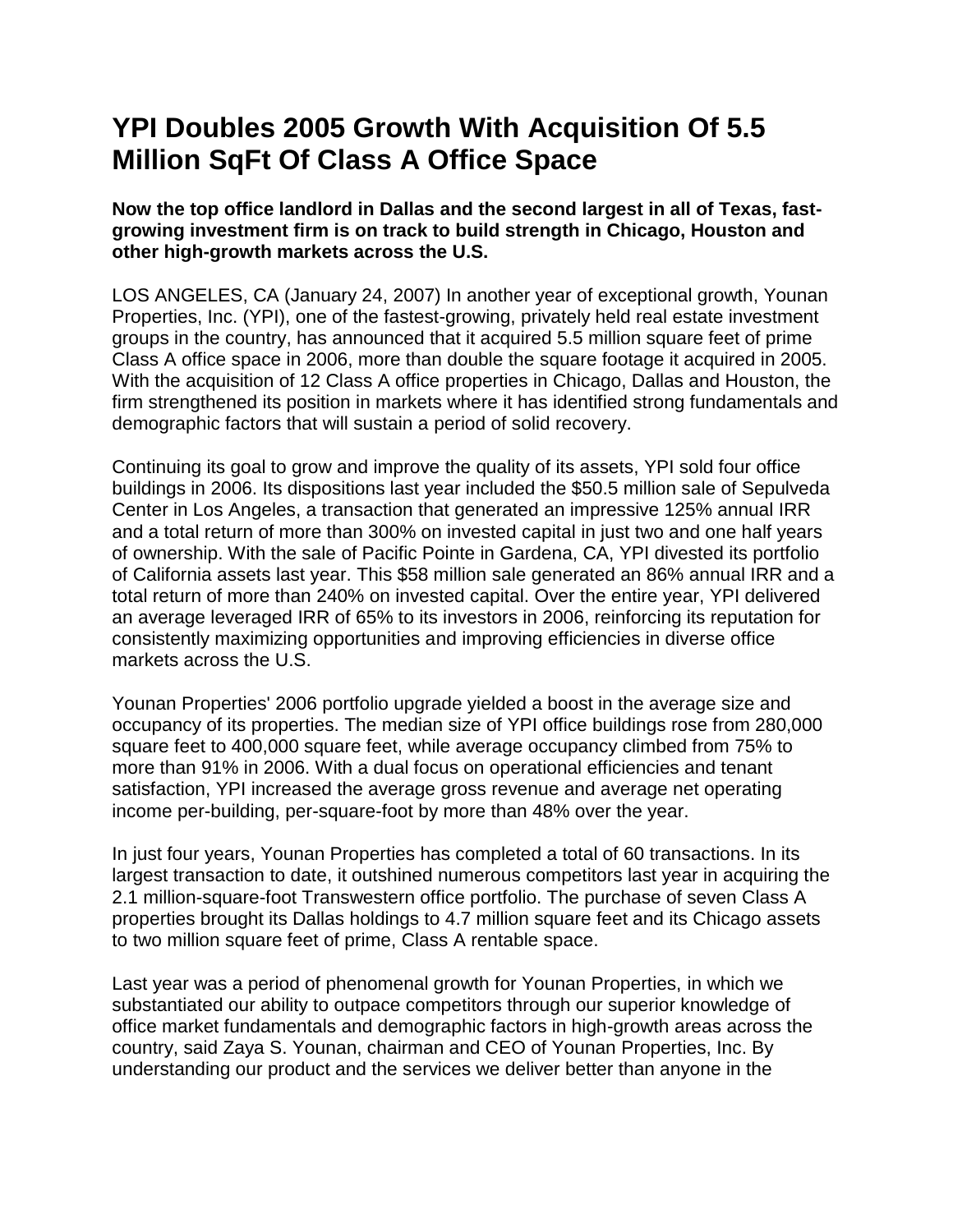industry, we have exceeded our past accomplishments and set the stage for accelerated growth in 2007.

With a focus on Class A acquisitions in Chicago, Dallas and Houston, YPI has plans for significant expansion in the year ahead. Bringing its nationwide portfolio to more than eight million square feet of Class A properties valued at approximately \$2.5 billion, its 2006 acquisitions included:

## **Chicago & surrounding suburbs**

- 200 North LaSalle, a 630,000-square-foot, Class A high-rise in the heart of downtown Chicago's Central Business District. The 30-story trophy skyscraper is 92% occupied by tenants that include St. Paul Travelers, AMA Insurance, Inc., Broadwing Financial Services, and Interpark Holdings.
- 1600 Corporate Center, a 12-story Class A office building at 1600 East Golf Road, directly north of the Northwest Tollway (I-90) in Rolling Meadows. The 254,448-square-foot mid-rise is 76% leased to tenants that include Countrywide Financial, HQ Global Workplaces, General Services Administration and Heico Ohmite Holding, LLC.
- Bannockburn Corporate Center, a three-story Class A office building at 3000 Lakeside Drive in Bannockburn, in the Northbrook/Tri-State submarket of north suburban Lake County. The 205,402-square-foot property is 80% leased to tenants that include GE Capital, GCG Financial, IPC and IBM.
- Kensington Corporate Center, a four-story Class A office building at 1160 Feehanville Drive in Mount Prospect with 85,487 rentable square feet. The building is 100% leased by Metropolitan Life.
- One North Arlington, a seven-story, 158,879-square-foot office building at 1500 West Shure Drive in Arlington Heights. It is 96% occupied by tenants that include State Farm Automobile Insurance Company and AMCOL International.
- 211 East Ontario, an 18-story high-rise in downtown Chicago, along the stretch of North Michigan Avenue that is synonymous with world class shopping. The 172,000-square-foot building is 92% occupied with tenants that include Berman Center LLC, FireStar Communications, The Focus Centre of Chicago, LKH&S, Inc., and Ruder Finn, Inc.

### **Dallas**

- Energy Square I, a 14-story tower at 4925 Greenville Avenue at the Central Expressway. The 254,338-square-foot high-rise is 94% occupied with tenants that include Degolyer & MacNaughton, National Energy Group and Five States Energy Company.
- Energy Square II, a 16-story tower at 4849 Greenville Avenue at the Central Expressway. The 357,626-square-foot high-rise is 81% occupied with tenants that include Sears Roebuck and Co., New York Life Insurance Company, Fanning, Harper & Martinson, and Oaks Bank & Trust.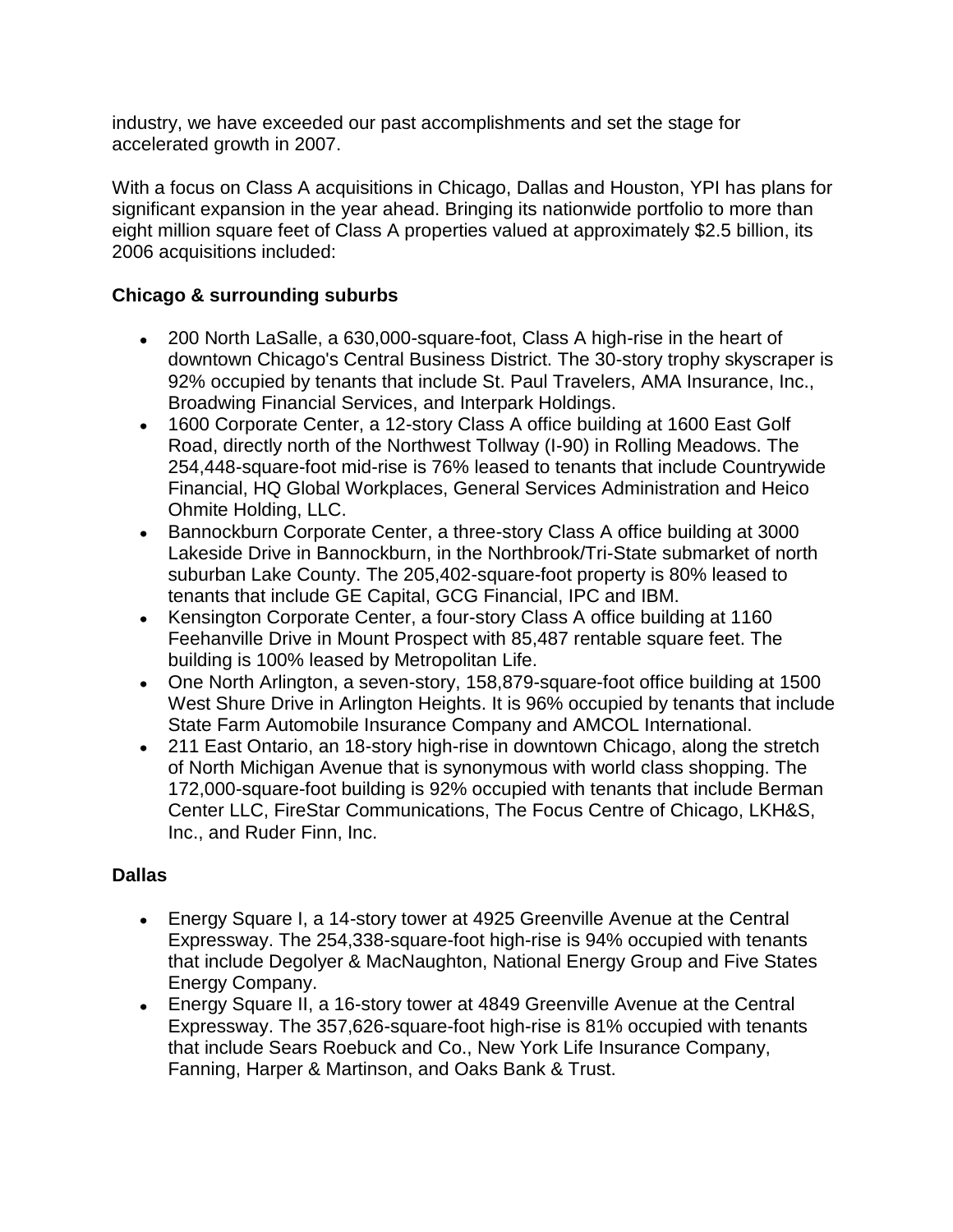- Energy Square III, a 16-story tower at 6688 North Central Expressway. The 296,624-square-foot high-rise is 84% occupied with tenants that include Hartline, Dacus, Barger, Dreyer & Kern, L.L.P., DAVACO, Inc., Jacobs Engineering and Advanced Homecare.
- KPMG Centre, a 900,000-square-foot skyscraper at 717 North Harwood Street in downtown Dallas. The 34-story tower in the high-rent, 62-acre Arts District is 87 percent leased by tenants that include major accounting firm KPMG, JP Morgan Chase Bank, Lockton Insurance, Odyssey Healthcare, the U.S. Department of Justice and several regional law firms.
- Galleria Plaza, a 12-story office building at 4851 LBJ Freeway. The 190,000 square-foot tower in the high-rent Dallas North Tollway neighborhood leading to the Metroplex is 74 percent leased to tenants that include BenefitMall, Matrix Resources, CBIZ Valuation Group, American Re-Insurance, and the Dallas office of The Associated Press.

### **Houston**

Norfolk Tower, a 206,680-square-foot property at 2211 Norfolk Street. The 11 story building is 75% occupied by tenants that include Frost Bank, Houston Medical Records, Inc., Groundwater Services, Global Search Consulting, L.P., and TranSystems Corporation.

Known for its detailed, hands-on approach to improving operational efficiencies while providing exceptional space solutions and maintaining top building standards for tenants, Younan Properties' management team has more than four decades of experience in developing and managing commercial real estate in high growth markets throughout the United States. Headed by Zaya S. Younan, YPI has accumulated approximately \$2.5 billion in real estate holdings since its inception in 2002. The company's national portfolio currently includes 25 Class A office properties totaling more than eight million square feet.

### **About Younan Properties, Inc.**

Headquartered in Los Angeles, CA, Younan Properties, Inc., a real estate investment group, specializes in acquiring Class A office properties in high-growth markets throughout the United States. As one of the fastest growing, privately held real estate investment groups in the country, the company is especially adept at turning around undervalued assets and maximizing the value of stabilized assets. Through the application of proprietary technologies and proactive management, Younan Properties creates immediate value. In fact, the company has delivered to its investors an average leveraged IRR of 65% on properties sold to date.

Since founding the company in 2002, Zaya S. Younan has accumulated an eight million-square-foot portfolio of well-located Class A office buildings valued at more than \$2.5 billion in key markets within Arizona, Florida, Illinois and Texas.